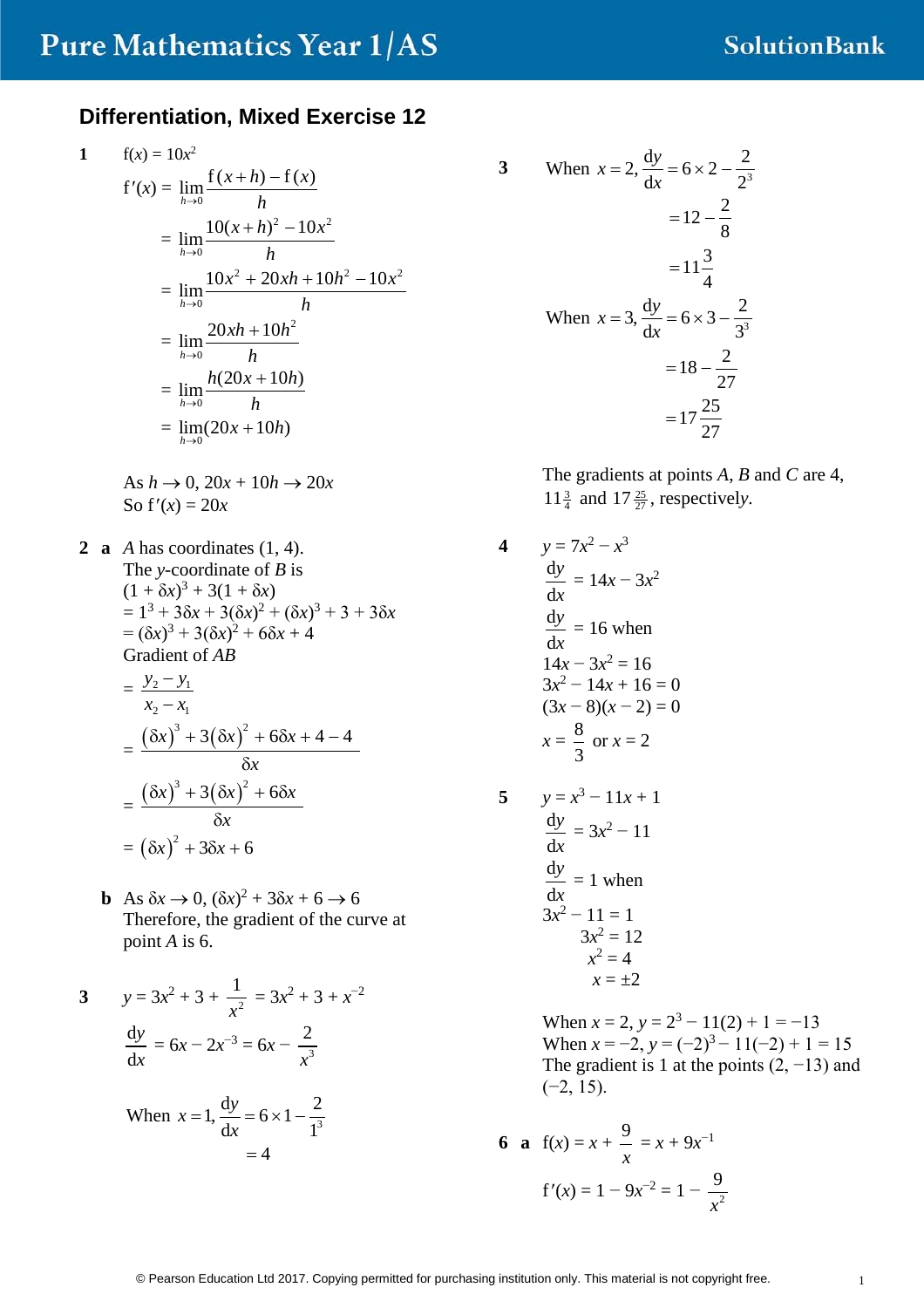### **SolutionBank**

**6 b**  $f'(x) = 0$  when 2 9 *x*  $= 1$  $x^2 = 9$ 

 $x = \pm 3$ 

7 
$$
y=3\sqrt{x} - \frac{4}{\sqrt{x}} = 3x^{\frac{1}{2}} - 4x^{-\frac{1}{2}}
$$
  
\n
$$
\frac{dy}{dx} = \frac{3}{2}x^{-\frac{1}{2}} + \frac{4}{2}x^{-\frac{3}{2}}
$$
\n
$$
= \frac{3}{2\sqrt{x}} + \frac{2}{(\sqrt{x})^3}
$$
\n
$$
= \frac{3}{2}x^{-1} + 2x^{-\frac{3}{2}}
$$

8 **a** 
$$
y=12x^{\frac{1}{2}}-x^{\frac{3}{2}}
$$
  
\n
$$
\frac{dy}{dx}=12\left(\frac{1}{2}\right)x^{-\frac{1}{2}}-\frac{3}{2}x^{\frac{1}{2}}
$$
\n
$$
\frac{dy}{dx}=6x^{-\frac{1}{2}}-\frac{3}{2}x^{\frac{1}{2}}
$$
\n
$$
=\frac{3}{2}x^{-\frac{1}{2}}(4-x)
$$

**b** The gradient is zero when  $\frac{d}{dt}$ d *y x*  $= 0:$ 

 $(4-x)$  $\frac{3}{2}x^{-\frac{1}{2}}(4)$ 2  $x^{-\frac{1}{2}}(4-x) = 0$  $x = 4$ When  $x = 4$ ,  $y = 12 \times 2 - 2^3 = 16$ The gradient is zero at the point with coordinates (4, 16).

9 **a** 
$$
\left(x^{\frac{3}{2}}-1\right)\left(x^{-\frac{1}{2}}+1\right) = x + x^{\frac{3}{2}} - x^{-\frac{1}{2}} - 1
$$

**b** 
$$
y = x + x^{\frac{3}{2}} - x^{-\frac{1}{2}} - 1
$$
  

$$
\frac{dy}{dx} = 1 + \frac{3}{2}x^{\frac{1}{2}} + \frac{1}{2}x^{-\frac{3}{2}}
$$

c When 
$$
x = 4
$$
,  $\frac{dy}{dx} = 1 + \frac{3}{2} \times 2 + \frac{1}{2} \times \frac{1}{4^{\frac{3}{2}}}$   
=  $1 + 3 + \frac{1}{16}$   
=  $4\frac{1}{16}$ 

10 Let 
$$
y = 2x^3 + \sqrt{x} + \frac{x^2 + 2x}{x^2}
$$
  
\n
$$
= 2x^3 + x^{\frac{1}{2}} + \frac{x^2}{x^2} + \frac{2x}{x^2}
$$
\n
$$
= 2x^3 + x^{\frac{1}{2}} + 1 + 2x^{-1}
$$
\n
$$
\frac{dy}{dx} = 6x^2 + \frac{1}{2}x^{-\frac{1}{2}} - 2x^{-2}
$$
\n
$$
= 6x^2 + \frac{1}{2\sqrt{x}} - \frac{2}{x^2}
$$

**11** The point  $(1, 2)$  lies on the curve with equation  $y = ax^2 + bx + c$ , so  $2 = a + b + c$  (1)

> The point  $(2, 1)$  also lies on the curve, so  $1 = 4a + 2b + c$  (2)

$$
(2) - (1)
$$
 gives:  
-1 = 3a + b (3)

d d *y x*  $= 2ax + b$ The gradient of the curve is zero at  $(2, 1)$ , so  $0 = 4a + b$  (4) (**4**) − (**3**) gives:  $1 = a$ Substituting  $a = 1$  into (3) gives  $b = -4$ Substituting  $a = 1$  and  $b = -4$  into (1) gives  $c = 5$ Therefore,  $a = 1$ ,  $b = -4$ ,  $c = 5$ 

**12 a** 
$$
y = x^3 - 5x^2 + 5x + 2
$$
  

$$
\frac{dy}{dx} = 3x^2 - 10x + 5
$$

**b** i 
$$
\frac{dy}{dx} = 2
$$
  
\n $3x^2 - 10x + 5 = 2$   
\n $3x^2 - 10x + 3 = 0$   
\n $(3x - 1)(x - 3) = 0$   
\n $x = \frac{1}{3}$  or 3  
\n $x = 3$  is the coordinate at *P*,  
\nso  $x = \frac{1}{3}$  at *Q*.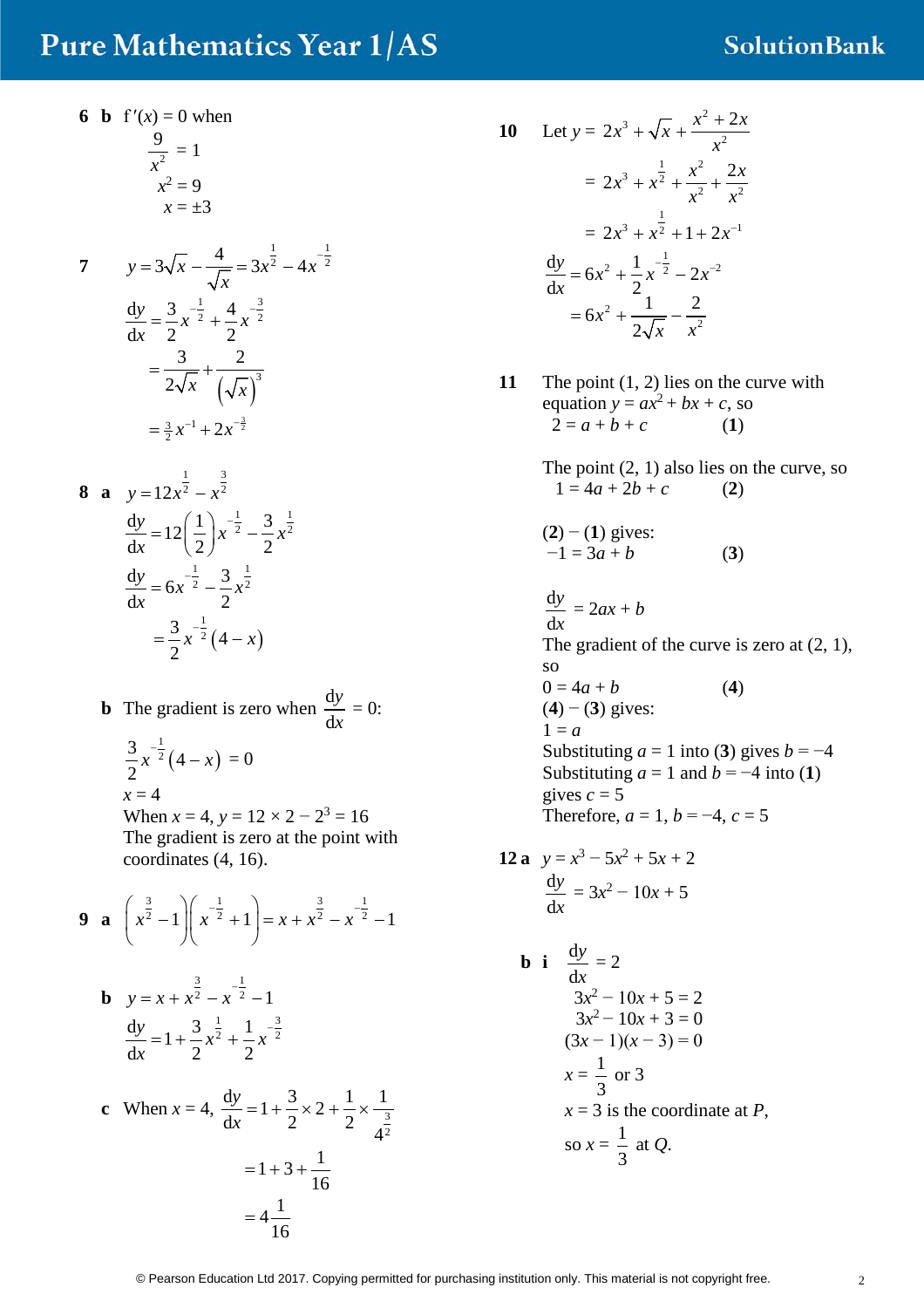#### **SolutionBank**

- **12 b ii**  $x = 3$   $y = 27 45 + 15 + 2 = -1$ So equation of the tangent is  $y + 1 = 2(x - 3)$  $y = 2x - 7$ 
	- **iii** When  $x = 0$ ,  $y = -7$ and when  $y = 0, x = \frac{7}{2}$ So points *R* and *S* are (0, −7) and  $(\frac{7}{2}, 0).$

Length of 
$$
RS = \sqrt{(-7)^2 + (\frac{7}{2})^2}
$$
  
=  $7\sqrt{1 + \frac{1}{4}} = \frac{7}{2}\sqrt{5}$ 

**13**  $y = \frac{8}{x} - x + 3x^2 = 8x^{-1} - x + 3x^2$ d d *y*  $\frac{y}{x} = -8x^{-2} - 1 + 6x = -\frac{8}{x^2} - 1 + 6x$ When  $x = 2$ ,  $y = \frac{8}{3}$ 2  $-2 + 3 \times 2^2 = 14$  $\frac{d}{1}$ d *y x*  $=-\frac{8}{4}$ 4  $-1 + 12 = 9$ The equation of the tangent through the point

 $(2, 14)$  with gradient 9 is *y* − 14 = 9(*x* − 2)  $y = 9x - 18 + 14$  $y = 9x - 4$ 

The normal at (2, 14) has gradient 
$$
-\frac{1}{9}
$$
.

So its equation is

$$
y - 14 = -\frac{1}{9}(x - 2)
$$
  
9y + x = 128

**14 a**  $2y = 3x^3 - 7x^2 + 4x$  $y = \frac{3}{2}$ 2  $x^3 - \frac{7}{2}$ 2  $x^2 + 2x$ d d *y x*  $= \frac{9}{2}$ 2 *x*<sup>2</sup> − 7*x* + 2 At  $(0, 0)$ ,  $x = 0$ , gradient of curve is  $0 - 0 + 2 = 2$ . Gradient of normal at  $(0, 0)$  is  $-\frac{1}{2}$ 2  $-\frac{1}{2}$ . The equation of the normal at  $(0, 0)$  is  $y = -\frac{1}{2}$ 2 *x*. At  $(1, 0)$ ,  $x = 1$ , gradient of curve is  $\frac{9}{2}$  – 7 + 2 =  $-\frac{1}{3}$ .

$$
\begin{array}{ccc} 2 & 2 \\ 2 & 2 \end{array}
$$

Gradient of normal at (1, 0) is 2.

**14 a** The equation of the normal at (1, 0) is  $y = 2(x - 1)$ . The normals meet when  $y = 2x - 2$  and  $y = -\frac{1}{2}$ 2 *x*:  $2x - 2 = -\frac{1}{2}$ 2 *x*  $4x - 4 = -x$ <br> $5x = 4$  $x = \frac{4}{5}$ 5  $y = 2\left(\frac{4}{5}\right) - 2 = -\frac{2}{5}$  $\left(\frac{4}{5}\right) - 2 = -\frac{2}{5}$  (check in  $y = -\frac{1}{2}x$ )

*N* has coordinates  $\left(\frac{4}{5}, -\frac{2}{5}\right)$ .



Equation of *L* is  $y = -4x - 1$ . Point *Q* is where the curve and line intersect:  $x^3 - 2x^2 - 4x - 1 = -4x - 1$  $x^3 - 2x^2 = 0$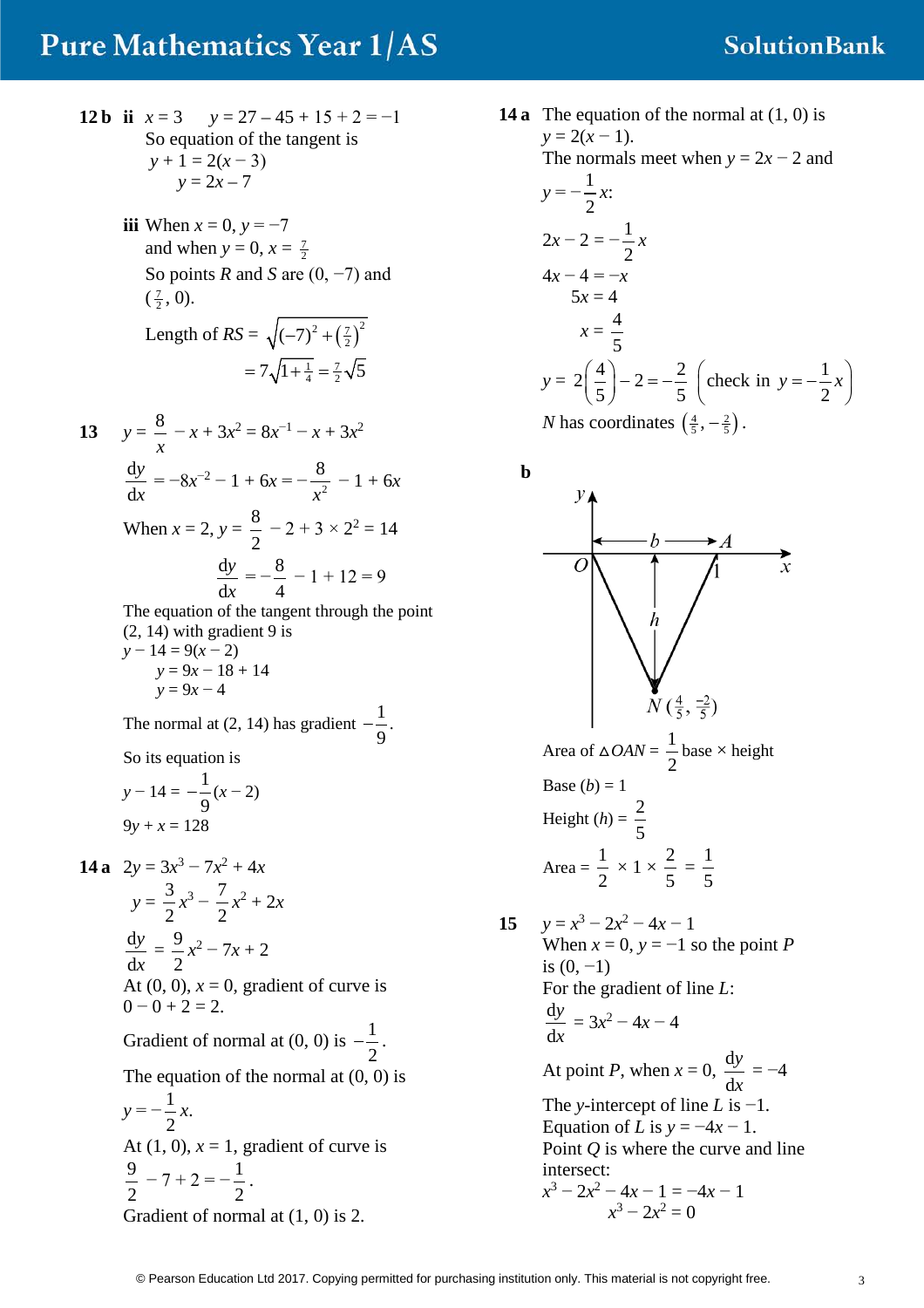#### **SolutionBank**

- **15**  $x^2(x-2) = 0$  $x = 0$  or 2  $x = 0$  at point *P*, so  $x = 2$  at point *Q*. When  $x = 2$ ,  $y = -9$  substituting into the original equation Using P*y*thagoras' theorem: distance  $PQ = \sqrt{(2-0)^2 + (-9 - (-1))^2}$  $=\sqrt{68}$  $=\sqrt{4 \times 17}$  $= 2\sqrt{17}$ **16 a**  $y = x^2 + \frac{0}{x}$   $(x > 0)$  $y = x^{\frac{3}{2}} + \frac{48}{2} \quad (x > 0)$ *x*  $=x^2 + \frac{16}{x}$   $(x >$ 1  $2-\frac{1}{r^2}$  $dy = 3\frac{1}{x^2}$  48  $dx = 2$  $\frac{y}{x} = \frac{3}{2}x$ *x x*  $=\frac{3}{2}x^2 -$ Putting  $\frac{d}{d}$ d *y x*  $= 0:$ 1  $2=\frac{1}{r^2}$  $3\frac{1}{2}$  48 2  $x^2 = \frac{1}{x}$ 5  $x^2 = 32$  $x = 4$ Substituting  $x = 4$  into  $y = x^{\frac{3}{2}} + \frac{48}{3}$ *x*  $= x^2 + \frac{16}{10}$  gives:  $y = 8 + 12 = 20$ So  $x = 4$  and  $y = 20$  when  $\frac{d}{dx}$ d *y x*  $= 0.$ **b** 2, 2  $1$  $\frac{y}{2} = \frac{z}{4}x^{2} + \frac{z}{x^{3}}$  $d^2y = 3\frac{-1}{x^2}$ , 96  $dx^2$  4  $\frac{y}{2} = \frac{3}{4}x$  $x^2$  4 x  $=\frac{3}{4}x^{-\frac{1}{2}} +$ When  $x = 4$ , 2 2  $d^2y$  3 96 15  $dx^2$  8 64 8 *y x*  $=\frac{3}{2} + \frac{36}{64} = \frac{13}{2} > 0$ ∴ minimum **17**  $y = x^3 - 5x^2 + 7x - 14$ d d *y x*  $= 3x^2 - 10x + 7$ Putting  $3x^2 - 10x + 7 = 0$  $(3x-7)(x-1)=0$ So  $x = \frac{7}{2}$ 3 or  $x = 1$ When  $x = \frac{7}{3}$ 3 ,  $y = \left(\frac{7}{2}\right)^3 - 5\left(\frac{7}{2}\right)^2 + 7\left(\frac{7}{2}\right) - 14$  $\left(\frac{7}{3}\right)^3 - 5\left(\frac{7}{3}\right)^2 + 7\left(\frac{7}{3}\right) =-\frac{329}{27}$
- **17**  $y = -12\frac{5}{27}$ When  $x = 1$ ,  $y = 1^3 - 5(1)^2 + 7(1) - 14$  $=-11$ So  $(\frac{7}{3}, -12\frac{5}{27})$  and  $(1, -11)$  are stationary points.

**18 a** 
$$
f'(x) = x^2 - 2 + \frac{1}{x^2}
$$
  $(x > 0)$   
\n $f''(x) = 2x - \frac{2}{x^3}$   
\nWhen  $x = 4$ ,  $f''(x) = 8 - \frac{2}{64}$   
\n $= 7\frac{31}{32}$ 

**b** For an increasing function,  $f'(x) \ge 0$ 

$$
x^{2}-2+\frac{1}{x^{2}} \geq 0
$$

$$
\left(x-\frac{1}{x}\right)^{2} \geq 0
$$

This is true for all *x*, except  $x = 1$  (where  $f'(1) = 0$ ). So the function is an increasing function.

19 
$$
y = x^3 - 6x^2 + 9x
$$
  
\n $\frac{dy}{dx} = 3x^2 - 12x + 9$   
\nPutting  $3x^2 - 12x + 9 = 0$   
\n $3(x^2 - 4x + 3) = 0$   
\n $3(x - 1)(x - 3) = 0$   
\nSo  $x = 1$  or  $x = 3$   
\nSo there are stationary points when  $x = 1$   
\nand  $x = 3$ .  
\n $\frac{d^2y}{dx^2} = 6x - 12$   
\nWhen  $x = 1$ ,  $\frac{d^2y}{dx^2} = 6 - 12 = -6 < 0$ , so  
\nmaximum point  
\nWhen  $x = 3$ ,  $\frac{d^2y}{dx^2} = 18 - 12 = 6 > 0$ , so  
\nminimum point  
\nWhen  $x = 1$ ,  $y = 1 - 6 + 9 = 4$   
\nSo (1, 4) is a maximum point.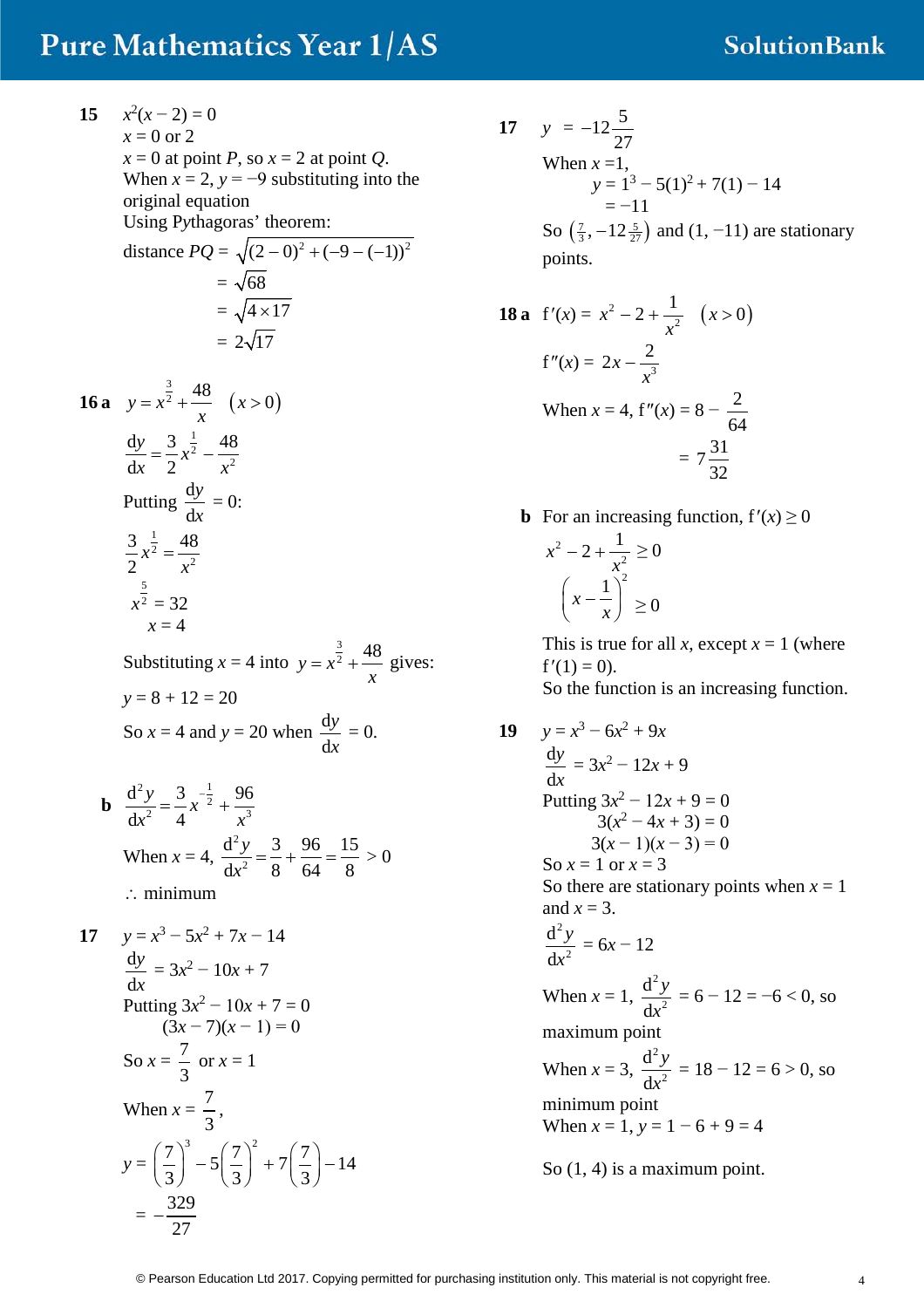20 a 
$$
f(x) = 3x^4 - 8x^3 - 6x^2 + 24x + 20
$$
  
\n $f'(x) = 12x^3 - 24x^2 - 12x + 24$   
\n $= 12(x^3 - 2x^2 - x + 2)$   
\n $= 12(x - 1)(x^2 - x - 2)$   
\n $= 12(x - 1)(x - 2)(x + 1)$   
\nSo  $x = 1, x = 2$  or  $x = -1$   
\n $f(1) = 3 - 8 - 6 + 24 + 20$   
\n $= 33$   
\n $f(2) = 3(2)^4 - 8(2)^3 - 6(2)^2 + 24(2) + 20$   
\n $= 28$   
\n $f(-1) = 3 + 8 - 6 - 24 + 20$   
\n $= 1$   
\nSo (1, 33), (2, 28) and (-1, 1) are  
\nstationary points.  
\n $f''(x) = 36x^2 - 48x - 12$   
\n $f''(1) = 36 - 48 - 12 = -24 < 0$ , so  
\nmaximum  
\n $f''(2) = 36(2)^2 - 48(2) - 12 = 36 > 0$ , so  
\nminimum  
\n $f''(-1), y = 36 + 48 - 12 = 72 > 0$ , so  
\nminimum  
\nSo (1, 33) is a maximum point and (2, 28)  
\nand (-1, 1) are minimum points.

**b**



**21 a** 
$$
f(x) = 200 - \frac{250}{x} - x^2
$$
  
 $f'(x) = \frac{250}{x^2} - 2x$ 

**b** At the maximum point,  $B$ ,  $f'(x) = 0$ 2  $\frac{250}{x^2} - 2x = 0$  $\frac{250}{x^2}$ *x*  $= 2x$  $250 = 2x^3$  $x^3 = 125$  $x = 5$ When  $x = 5$ ,  $y = f(5) = 200 - \frac{250}{5} - 5^2$  $= 125$ 

**21 b** The coordinates of *B* are (5, 125).

22 **a** *P* has coordinates m, 
$$
\left(x, 5 - \frac{1}{2}x^2\right)
$$
.  
\n
$$
OP^2 = (x - 0)^2 + \left(5 - \frac{1}{2}x^2 - 0\right)^2
$$
\n
$$
= x^2 + 25 - 5x^2 + \frac{1}{4}x^4
$$
\n
$$
= \frac{1}{4}x^4 - 4x^2 + 25
$$

- **b** Given  $f(x) = \frac{1}{4}$ 4  $x^4 - 4x^2 + 25$  $f'(x) = x^3 - 8x$ When  $f'(x) = 0$ , *x*<sup>3</sup> − 8*x* = 0  $x(x^2-8)=0$  $x = 0$  or  $x^2 = 8$  $x = 0$  or  $x = \pm 2\sqrt{2}$
- **c**  $f''(x) = 3x^2 8$ When  $x = 0$ ,  $f''(x) = -8 < 0$ , so maximum When  $x^2 = 8$ ,  $f''(x) = 3 \times 8 - 8 = 16 > 0$ , so minimum Substituting  $x^2 = 8$  into  $f(x)$ :  $OP^2 = \frac{1}{4}$ 4  $\times$  8<sup>2</sup> – 4  $\times$  8 + 25 = 9 So  $OP = 3$  when  $x = \pm 2\sqrt{2}$
- **23 a**  $y = 3 + 5x + x^2 x^3$ Let  $y = 0$ , then  $3 + 5x + x^2 - x^3 = 0$  $(3-x)(1+2x+x^2) = 0$  $(3 - x)(1 + x)^2 = 0$ *x* = 3 or *x* = −1 when *y* = 0 The curve touches the *x*-axis at  $x = -1$  (*A*) and cuts the axis at  $x = 3$  (*C*). *C* has coordinates (3, 0)
	- $\mathbf{b} \frac{\mathrm{d}}{\mathrm{d}x}$ d *y x*  $= 5 + 2x - 3x^2$ Putting  $\frac{d}{dt}$ d *y x*  $= 0$  $5 + 2x - 3x^2 = 0$  $(5 - 3x)(1 + x) = 0$ So  $x = \frac{5}{3}$ 3 or  $x = -1$ When  $x = \frac{5}{3}$ 3 ,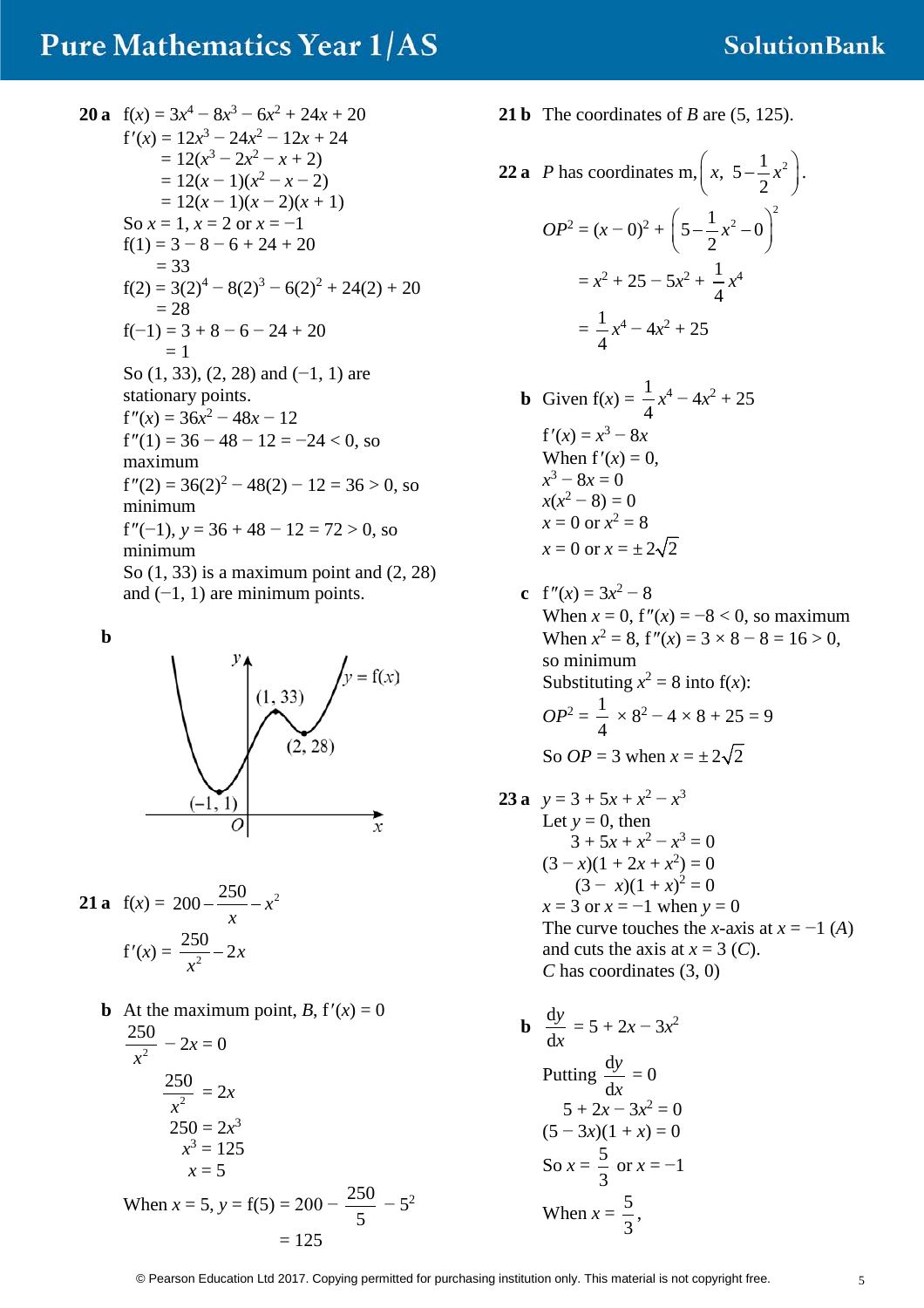## **SolutionBank**

**23 b** 
$$
y = 3 + 5\left(\frac{5}{3}\right) + \left(\frac{5}{3}\right)^2 - \left(\frac{5}{3}\right)^3 = 9\frac{13}{27}
$$
  
So *B* is  $\left(\frac{5}{3}, 9\frac{13}{27}\right)$ .  
When  $x = -1$ ,  $y = 0$   
So *A* is  $(-1, 0)$ .

| $\boldsymbol{x}$ | $y = f(x)$           | $y = f'(x)$                                      |
|------------------|----------------------|--------------------------------------------------|
| 0 < x < 0.5      | Positive<br>gradient | Above $x$ -axis                                  |
| $x = 0.5$        | Maximum              | Cuts $x$ -axis                                   |
| 0.5 < x < 1.2    | Negative<br>gradient | Below $x$ -axis                                  |
| $x = 1.2$        | Minimum              | Cuts $x$ -axis                                   |
| 1.2 < x < 2.1    | Positive<br>gradient | Above $x$ -axis                                  |
| $x = 2.1$        | Maximum              | Cuts $x$ -axis                                   |
| x > 2.1          | Negative<br>gradient | Below $x$ -axis<br>with asymptote<br>at<br>$y=0$ |



25 
$$
V = \pi (40r - r^2 - r^3)
$$
  
\n $\frac{dV}{dr} = 40\pi - 2\pi r - 3\pi r^2$   
\nPutting  $\frac{dV}{dr} = 0$   
\n $\pi (40 - 2r - 3r^2) = 0$   
\n $(4 + r)(10 - 3r) = 0$   
\n $r = \frac{10}{3}$  or  $r = -4$   
\nAs r is positive,  $r = \frac{10}{3}$   
\nSubstituting into the given expression for  
\nV:  
\n $V = \pi \left( 40 \times \frac{10}{3} - \frac{100}{9} - \frac{1000}{27} \right) = \frac{2300}{27} \pi$ 

26 
$$
A = 2\pi x^2 + \frac{2000}{x} = 2\pi x^2 + 2000x^{-1}
$$

$$
\frac{dA}{dx} = 4\pi x - 2000x^{-2} = 4\pi x - \frac{2000}{x^2}
$$
Putting  $\frac{dA}{dx} = 0$ 
$$
4\pi x = \frac{2000}{x^2}
$$

$$
x^3 = \frac{2000}{4\pi} = \frac{500}{\pi}
$$

**27 a** The total length of wire is

$$
\left(2y + x + \frac{\pi x}{2}\right)m
$$
  
As total length is 2 m,  

$$
2y + x\left(1 + \frac{\pi}{2}\right) = 2
$$
  

$$
y = 1 - \frac{1}{2}x\left(1 + \frac{\pi}{2}\right)
$$

**b** Area, 
$$
R = xy + \frac{1}{2}\pi \left(\frac{x}{2}\right)^2
$$
  
\nSubstituting  $y = 1 - \frac{1}{2}x\left(1 + \frac{\pi}{2}\right)$  gives:  
\n
$$
R = x\left(1 - \frac{1}{2}x - \frac{\pi}{4}x\right) + \frac{\pi}{8}x^2
$$
\n
$$
= \frac{x}{8}(8 - 4x - 2\pi x + \pi x)
$$
\n
$$
= \frac{x}{8}(8 - 4x - \pi x)
$$

**c** For maximum *R*,  $\frac{d}{d}$ d *R x*  $= 0$  $R = x - \frac{1}{2}x^2 - \frac{\pi}{6}x^2$ 2 8  $x^2 - \frac{\pi}{2}x$ d d *R*  $\frac{1}{x} = 1 - x - \frac{x}{4}x$ π Putting  $\frac{d}{dx}$ d *R x*  $= 0$  $x = \frac{1}{1}$ 1 4  $+\frac{\pi}{4}$  $=\frac{4}{4}$  $4 + \pi$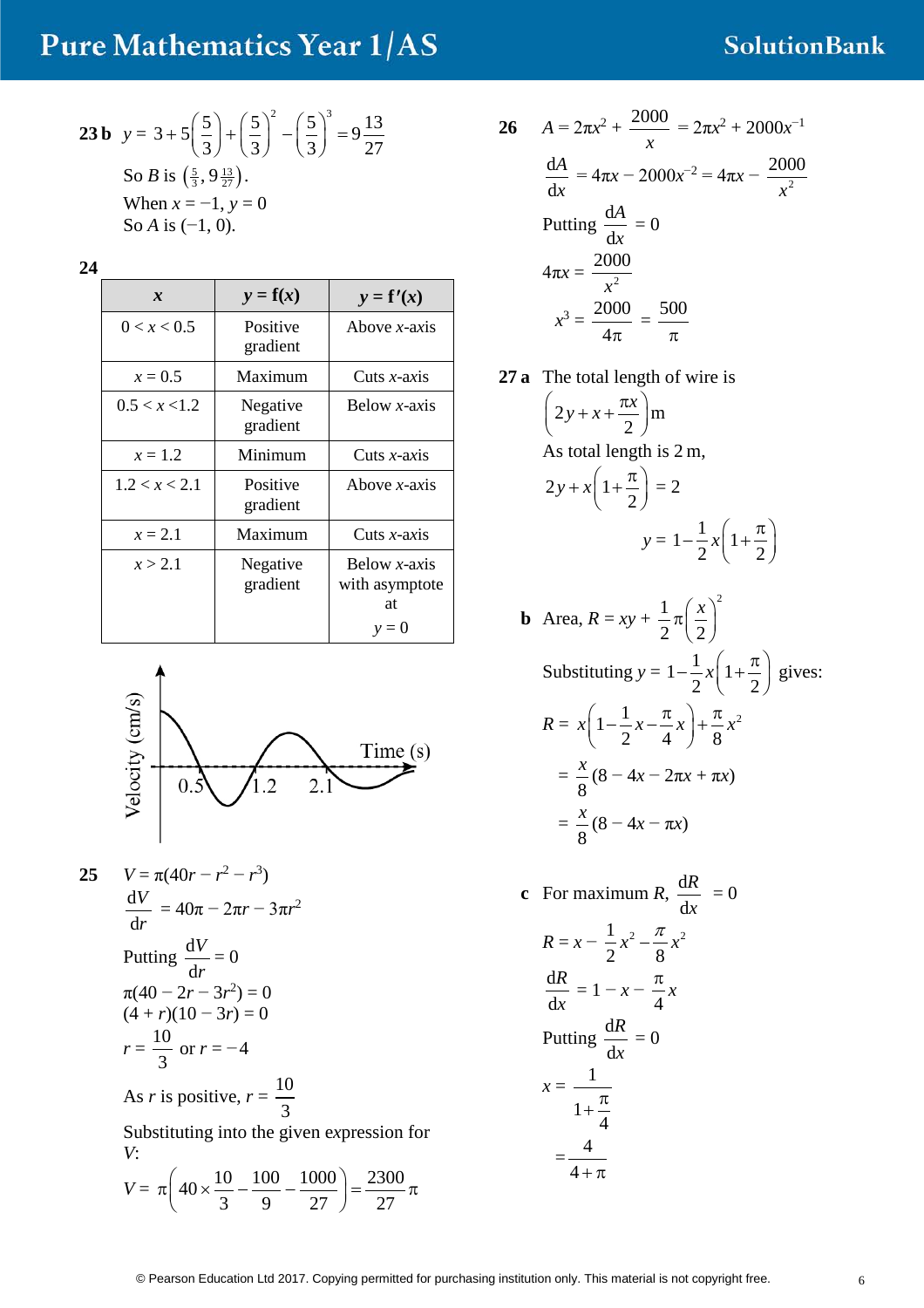#### **SolutionBank**

27 c Substituting 
$$
x = \frac{4}{4 + \pi}
$$
 into R:  
\n
$$
R = \frac{1}{2(4 + \pi)} \left( 8 - \frac{16}{4 + \pi} - \frac{4\pi}{4 + \pi} \right)
$$
\n
$$
R = \frac{1}{2(4 + \pi)} \times \frac{32 + 8\pi - 16 - 4\pi}{4 + \pi}
$$
\n
$$
= \frac{1}{2(4 + \pi)} \times \frac{16 + 4\pi}{4 + \pi}
$$
\n
$$
= \frac{4(4 + \pi)}{2(4 + \pi)^{2}}
$$
\n
$$
= \frac{2}{4 + \pi}
$$

**28 a** Let the height of the tin be *h* cm. The area of the curved surface of the tin =  $2πxh$  cm<sup>2</sup> The area of the base of the tin =  $\pi x^2$  cm<sup>2</sup> The area of the curved surface of the lid =  $2\pi x$  cm<sup>2</sup> The area of the top of the lid =  $\pi x^2$  cm<sup>2</sup> Total area of sheet metal is  $80\pi$  cm<sup>2</sup>. So 2π*x*<sup>2</sup> + 2π*x* + 2π*xh* = 80π  $h = \frac{40 - x - x^2}{ }$ 

The volume, *V*, of the tin is given by  

$$
V = \pi x^2 h
$$

$$
= \frac{\pi x^2 (40 - x - x^2)}{x}
$$
  
=  $\pi (40x - x^2 - x^3)$ 

**b** 
$$
\frac{dV}{dx} = \pi (40 - 2x - 3x^2)
$$
  
Putting 
$$
\frac{dV}{dx} = 0
$$

$$
40 - 2x - 3x^2 = 0
$$

$$
(10 - 3x)(4 + x) = 0
$$

$$
So x = \frac{10}{3} \text{ or } x = -4
$$

But *x* is positive, so  $x = \frac{10}{2}$ 3

c 
$$
\frac{d^2V}{dx^2} = \pi(-2 - 6x)
$$
  
When  $x = \frac{10}{3}$ ,  $\frac{d^2V}{dx^2} = \pi(-2 - 20) < 0$   
So *V* is a maximum.

$$
28 \text{ d } V = \pi \left( 40 \times \frac{10}{3} - \left( \frac{10}{3} \right)^2 - \left( \frac{10}{3} \right)^3 \right)
$$

$$
= \pi \left( \frac{400}{3} - \frac{100}{9} - \frac{1000}{27} \right)
$$

$$
= \frac{2300}{27} \pi
$$

e Lid has surface area 
$$
\pi x^2 + 2\pi x
$$
  
When  $x = \frac{10}{3}$ ,  
this is  $\pi \left(\frac{100}{9} + \frac{20}{3}\right) = \frac{160}{9}\pi$ 

Percentage of total surface area =  $\frac{\frac{160}{9}\pi}{200} \times 100 = \frac{200}{9} = 22.2...$ %  $80\pi$  9 π  $\frac{\pi}{\pi} \times 100 = \frac{288}{9} =$ 

**29 a** Let the equal sides of ∆*ADE* be *a* metres.



$$
= \frac{1}{2} \times a \times b
$$

$$
= \frac{x^2}{4} m^2
$$

**b** Area of two triangular ends

$$
= 2 \times \frac{x^2}{4} = \frac{x^2}{2}
$$
  
Let the length  $AB = CD = y$  metres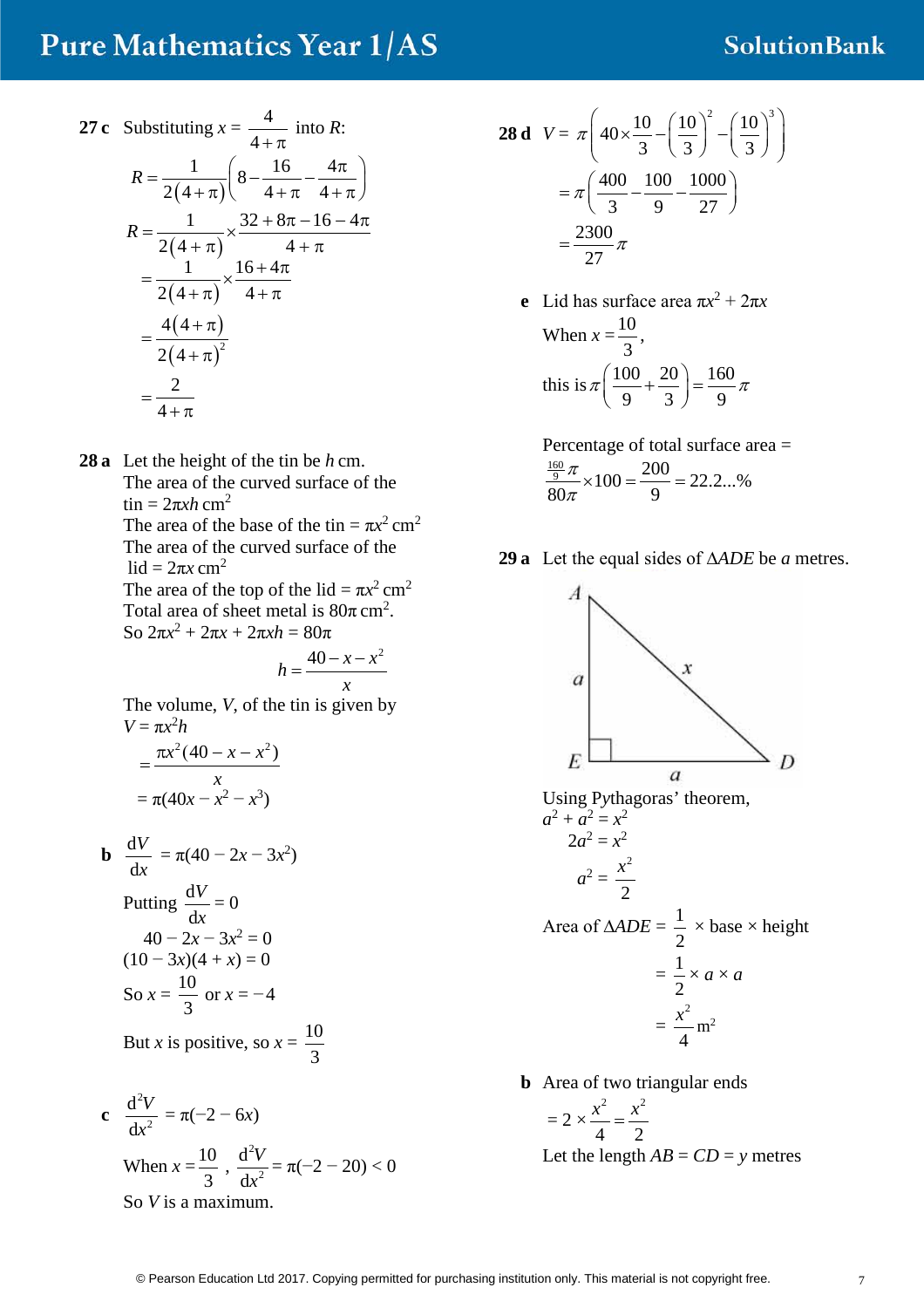**29 b** Area of two rectangular sides

$$
= 2 \times ay = 2ay = 2\sqrt{\frac{x^2}{2}}y
$$
  
So  $S = \frac{x^2}{2} + 2\sqrt{\frac{x^2}{2}}y = \frac{x^2}{2} + xy\sqrt{2}$   
But capacity of storage tank  $= \frac{1}{4}x^2 \times y$   
So  $\frac{1}{4}x^2y = 4000$   
 $y = \frac{16000}{x^2}$   
Substituting for y in equation for S gives:  

$$
S = \frac{x^2}{2} + \frac{16000\sqrt{2}}{x}
$$
  
c  $\frac{dS}{dx} = x - \frac{16000\sqrt{2}}{x^2}$   
Putting  $\frac{dS}{dx} = 0$   
 $x = \frac{16000\sqrt{2}}{x^2}$   
 $x^3 = 16000\sqrt{2}$   
 $x = 20\sqrt{2} = 28.28 (4 \text{ s.f.})$   
When  $x = 20\sqrt{2}$ ,  
 $S = 400 + 800 = 1200$   
d  $\frac{d^2S}{dx^2} = 1 + \frac{32000\sqrt{2}}{x^2}$ 

**d** 2 d  $\frac{x^2}{x^2} = 1 + \frac{32000\sqrt{2}}{x^3}$ *x* When  $x = 20\sqrt{2}$ , 2 2 d d *S x*  $= 3 > 0$ , so value is a minimum.